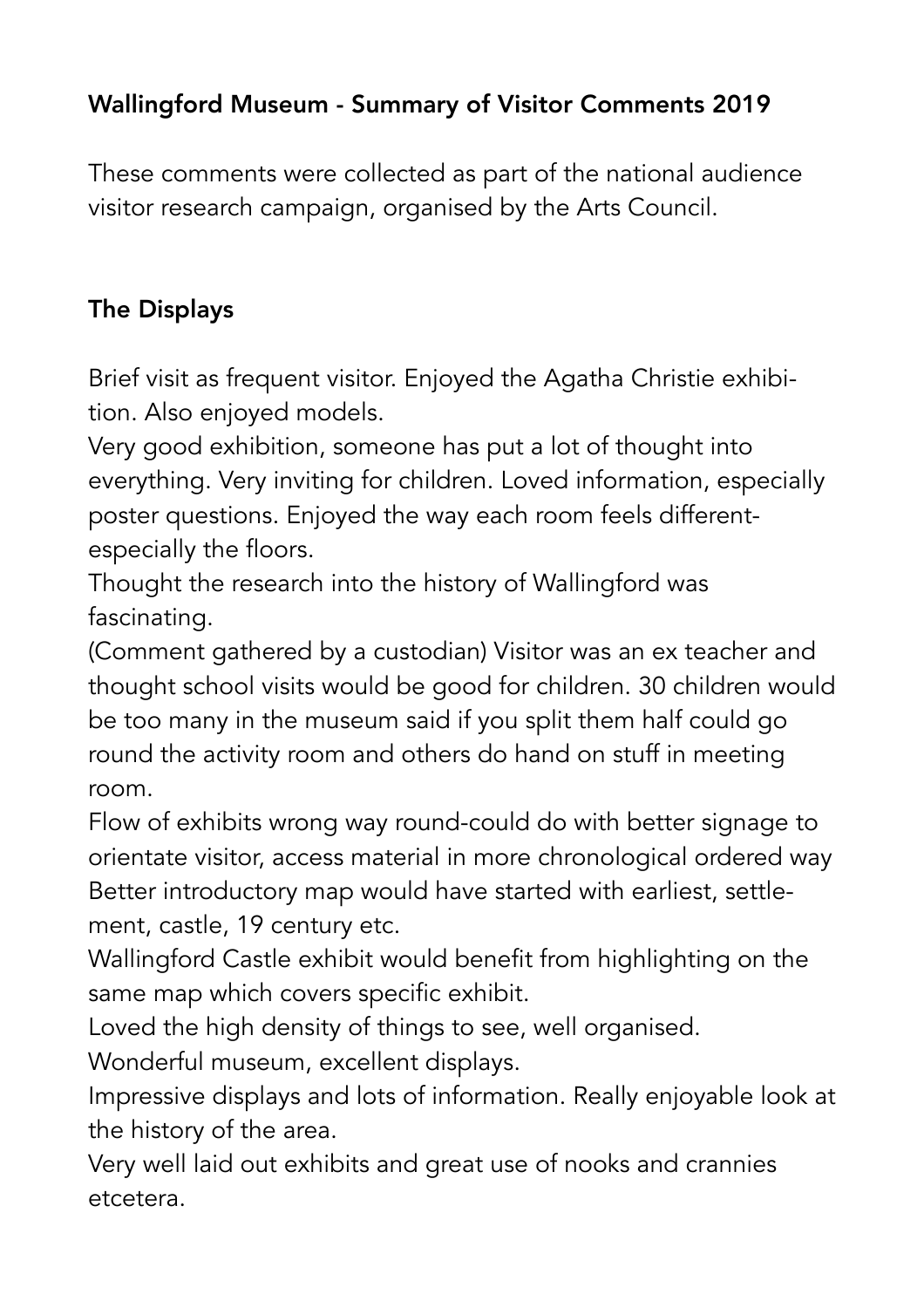The displays are imaginatively displayed and would be attractive to children. We could've spent a lot longer here. We particularly like the local history.

I was pleasantly surprised. I had not expected so much information nor that it would be so well displayed.

Very informative museum with something for everyone.

Wonderful new storages spaces, enjoyed the changing face of Wallingford exhibition.

Though the space is small, there is a huge amount of well displayed information.

Bigger than it looks from the outside.Loved the nooks and crannies and the smelly pots.

Very good museum, however a lot of repeating, particularly in the Agatha Christie area.

A list of exhibits at Reading Museum would be interesting.

Wonderful new storage spaces. Enjoyed the changing face of Wallingford exhibition.

Most appreciate changes to Wallingford portion of the museum. Though the space is small, well displayed amount of information.

I have lived in Wallingford for four years and it's very interesting to find out more about the area.

Very good, lots of information about Wallingford, I never knew there was so much history here.

Agatha Christie exhibition is much more than in the small room and should be displayed. Important heritage.

Huge amount of information crammed into a very small space, very stimulating and interesting loved Agatha Christie.

Loved the Agatha Christie room.

# The Experience

Very enjoyable interesting a good experience. I had forgotten how much there is to see.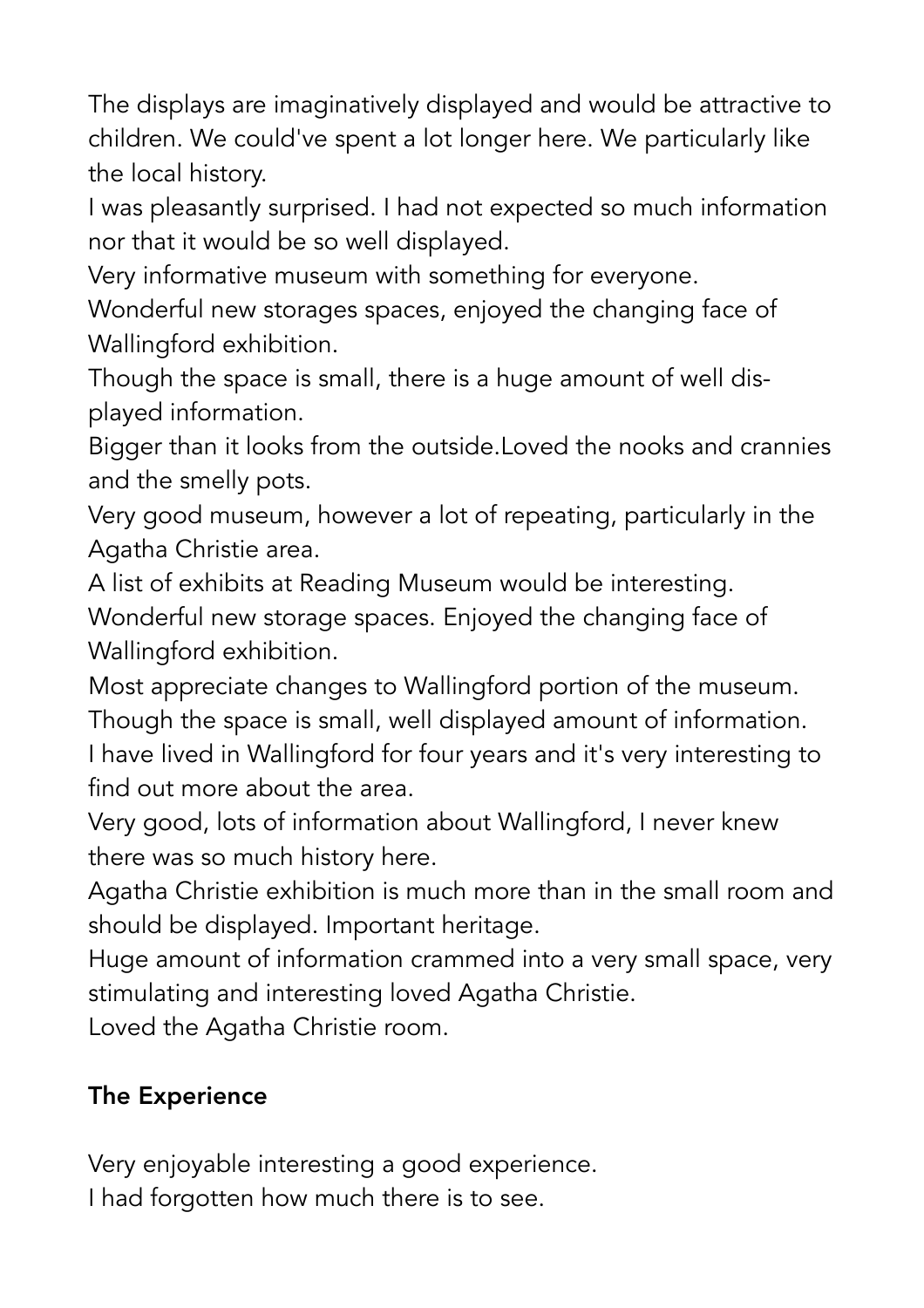There is far too much to see in one visit.

Excellent museum

It was a very enjoyable lovely museum.

We will definitely be back.

Very interesting. Tried to visit last time I was here but it was closed. Very good example to all

One of the best local museums we have been to.

The museum is really atmospheric, like I haven't seen before and I really enjoyed.

Extremely interesting and entertaining, the details of the castle were fantastic.

One of the best museums I have visited.

### Accessibility

Only a pity that the most interesting exhibits are upstairs, they cannot be reached by the elderly and disabled or those old crutches such as my granddaughter.

We found interesting things but were disappointed we could not touch the typewriter.

Just a few more seats for the elderly, would be helpful.

There is a lot to do, more than you would expect from the outside but me being 6 foot five found it slightly cramped and I was hitting my head a few times, overall a great experience.

Very informative and different, well worth £5

A little expensive could perhaps put off some who might most benefit

Fantastic improvement since increased access, 15 years ago, well done.

# Family Visitors

My son loved the digging for artefacts.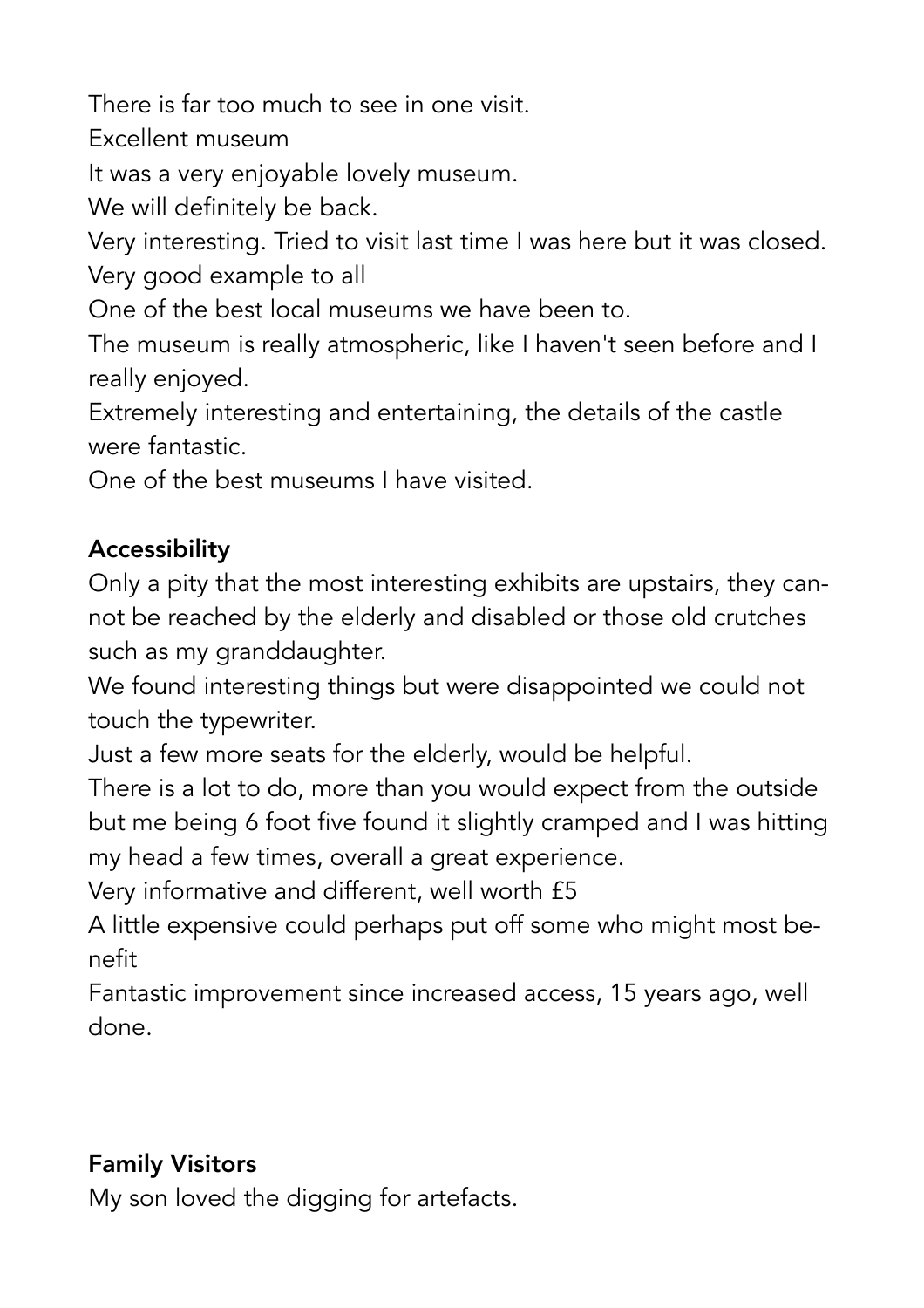The more interactive exhibits for children the better, loved all the surprises around corners upstairs, the monk!

My ancestors lived in Brightwell cum Sotwell and other villages near Wallingford and I hoped to find some information about them.

Very well organised, signage excellent and good for children. Super, love the digging in the sand and the feely drawers.

There were lots of fun things for my daughter to do.

Very enjoyable, lovely place to bring the children.

Very informative museum, with something for everyone.

Lots of interactive things for children. The digging in the sandbox was really enjoyable and the touchy-feely drawers. Amazing to touch.

The kids love the upstairs and the shops etcetera. The bit where you can see what you can find in the earth and in each layer, as well as sand pit finds.

Museum motivates interest. Very well presented ideas. Lots of interactive opportunities.

This is our first visit.We have been very suprised by the event we came to, Poos from the Past, Our grandson thoroughly enjoyed it and we will come back again.

The children were aged between five and 15 and all of them found something of interest, which is very hard considering the age gaps. Well done to the organisers.

### The Team

Appreciate the energy and enthusiasm of all volunteers. It's a good local resource.

It was really fascinating, lots of volunteers to describe and explain which is really helpful.

Brilliant very friendly staff.